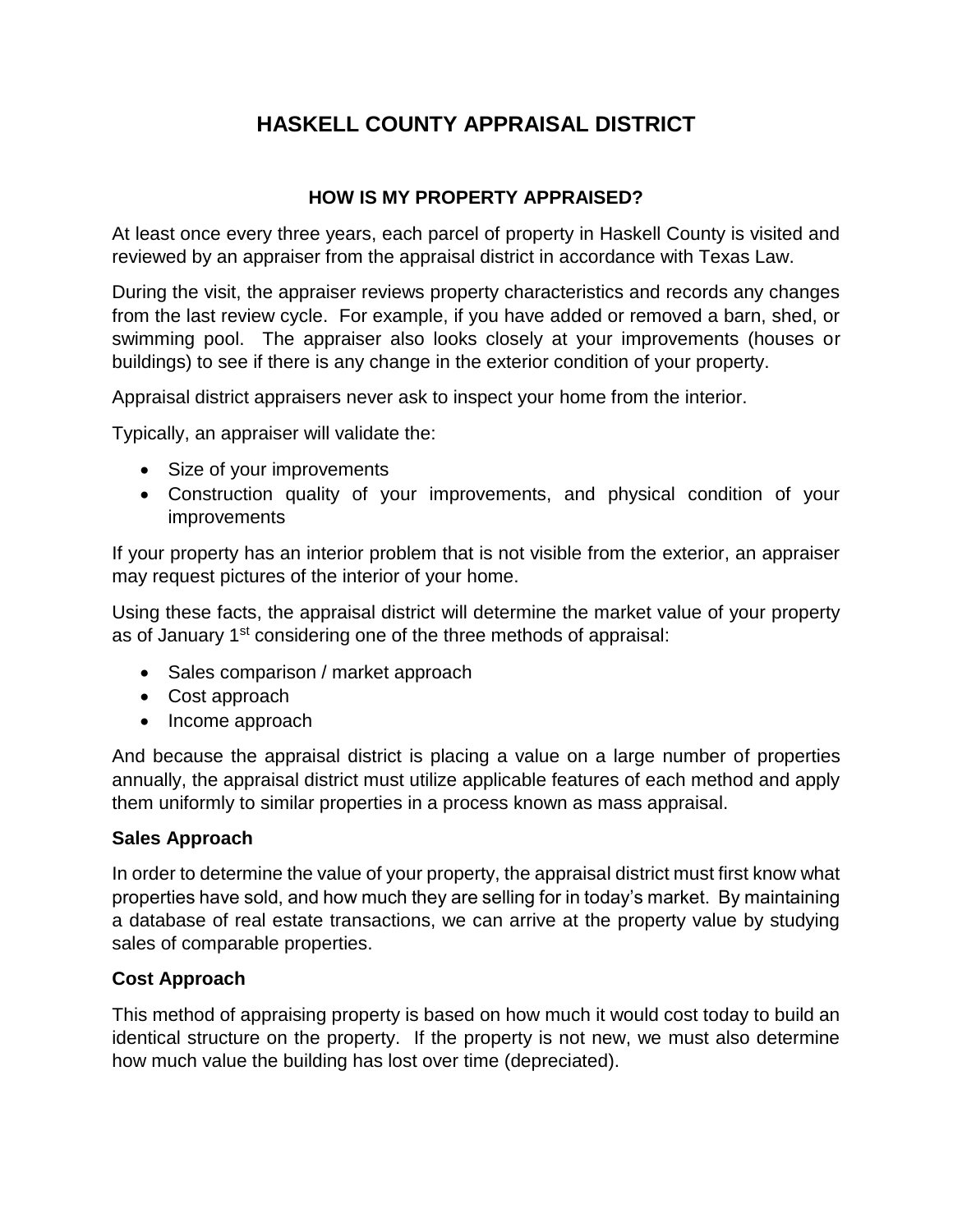## **Income Approach**

This method is preferred when appraising an income producing property. This approach determines value through analysis of Income and Expenses to determine market value. Consideration is given for operating expenses, maintenance costs, and the return (or profit) that could reasonably be expected on the property.

#### **Mass Appraisal**

There are basically only two kinds of appraisal: Fee Appraisal and Mass Appraisal. Both types of appraisals utilize the same basic appraisal principles and theories. A Fee Appraisal utilizes the three methods discussed above with only one parcel of property being valued. Mass Appraisal values the entire county where market areas, neighborhoods, subdivisions, and large groupings of similar properties are appraised at one time adopted standards.

## **Oil or Gas Property**

The value of your oil or gas property is based upon the reserves left in the ground rather than the amount of money you received in the last calendar year. If you need more information about the appraisal of this complex property, the appraisal district can provide someone to explain the appraisal method to you.

## **Market Value and Taxable Value – What's the Difference?**

When you receive a Notice of Appraised Value from the appraisal district in April or May, you will see a listing of *market* values both from last year and proposed for this year for your land and improvements. If you have a residential homestead exemption on your property, you might notice that your *taxable* value is less than your *market* value. That's because Texas Law provides that the *taxable* value of a residence homestead property can only increase by ten percent per year, regardless of how much the *market* value increases. Your *taxable* value may increase at a rate of ten percent per year until it matches the district's appraised *market* value.

If you have applied for and are receiving a special valuation for agricultural or timber use on your land, you will also see the *productivity* value that has been assigned to your property. In this case, your taxes in October will be based upon the *productivity* value rather than the *market* value of the property.

## **How Can Appraised Value Change from Year to Year?**

Property tax is "ad valorem", which means "according to value". When the market value of a property changes, so may its appraised value. Your property's market value can change as a result of the economy in general or because of changes you have made to the property, making it more valuable. A sluggish economy, slow growth, and no demand or few potential buyers in the market may cause a decline in property values. A growing economy with rapid growth may cause a rapid increase in property values.